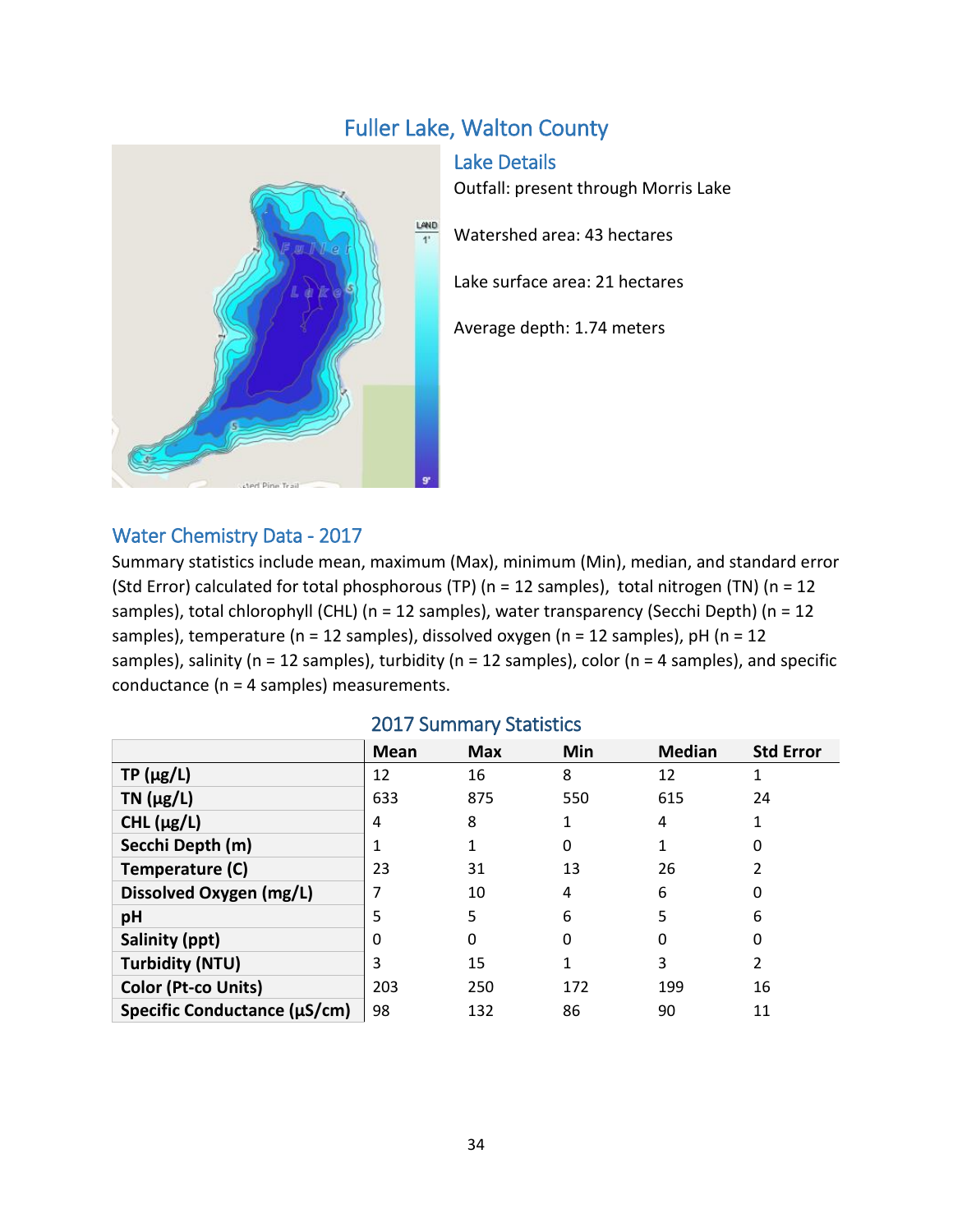## Water Chemistry Data - 2002 through 2017

Summary statistics include mean, maximum (Max), minimum (Min), median, and standard error (Std Error) summary statistics calculated on an annual basis using monthly data for total phosphorous (TP), total nitrogen (TN), total chlorophyll (CHL), water transparency (Secchi Depth), temperature, dissolved oxygen, pH, salinity, turbidity, color, and specific conductance. Summary statistics represent Long-Term analyses among annual means from 2002 through 2017.

|                              | <b>Mean</b> | <b>Max</b> | Min | <b>Median</b> | <b>Std Error</b> |
|------------------------------|-------------|------------|-----|---------------|------------------|
| $TP(\mu g/L)$                | 13          | 15         | 10  | 13            | 0                |
| $TN$ ( $\mu$ g/L)            | 840         | 1150       | 627 | 812           | 49               |
| CHL $(\mu g/L)$              | 3           | 6          |     | 3             | 0                |
| Secchi Depth (m)             |             |            | 0   |               | 0                |
| Temperature (C)              | 22          | 27         | 19  | 21            | 0                |
| Dissolved Oxygen (mg/L)      |             |            | 6   | 7             | 0                |
| pH                           | 5           | 4          | 6   | 5             | 5                |
| Salinity (ppt)               | 0           |            | 0   | 0             | 0                |
| <b>Turbidity (NTU)</b>       | 2           | 5          |     | 2             | 0                |
| Color (Pt-co Units)          | 192         | 352        | 27  | 223           | 27               |
| Specific Conductance (µS/cm) | 161         | 726        | 64  | 151           | 65               |

## Long-Term Summary Statistics